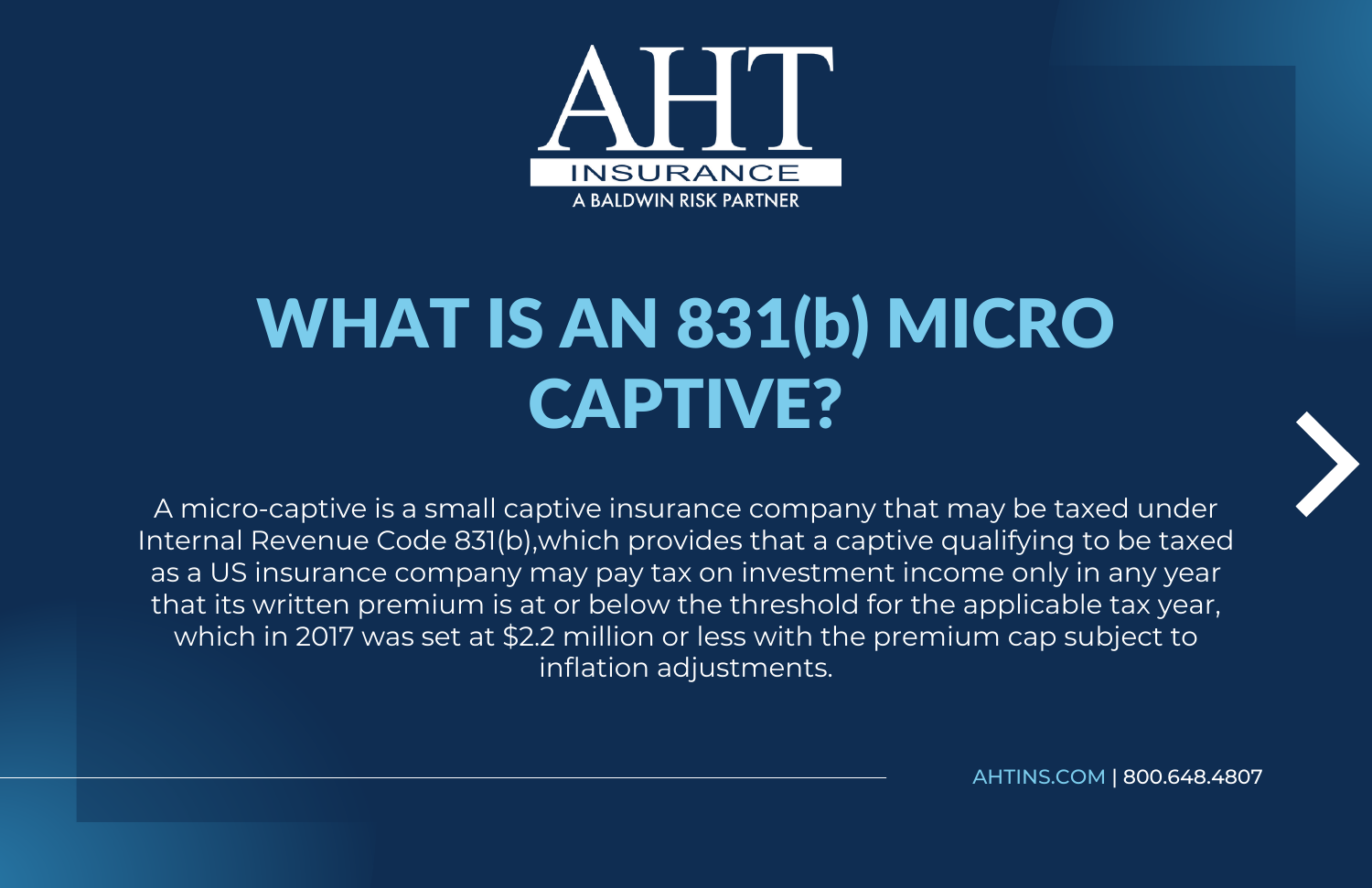

## BENEFITS OF ESTABLISHING A SINGLE PARENT CAPTIVE

Micro-captives became popular because, if a captive is taxed under 831(b) of the Tax Code, it does not pay tax on its underwriting income. It pays income tax only on its investment income. The benefit of this is clear for captives that write risks that have a quick reporting and loss payout profile, such as property insurance. If a captive that pays income tax on its underwriting income issues a high-deductible property policy and has no property losses, the premium paid to a larger captive, less any expenses, will be taxed, as well as tax being paid on any investment income. But, if the gross premium is less than the threshold established under 831(b), only the investment income is taxed. The underwriting profit can either be returned as a shareholder dividend or remain in the captive as surplus.

[AHTINS.COM](https://www.ahtins.com/captive/) | 800.648.4807